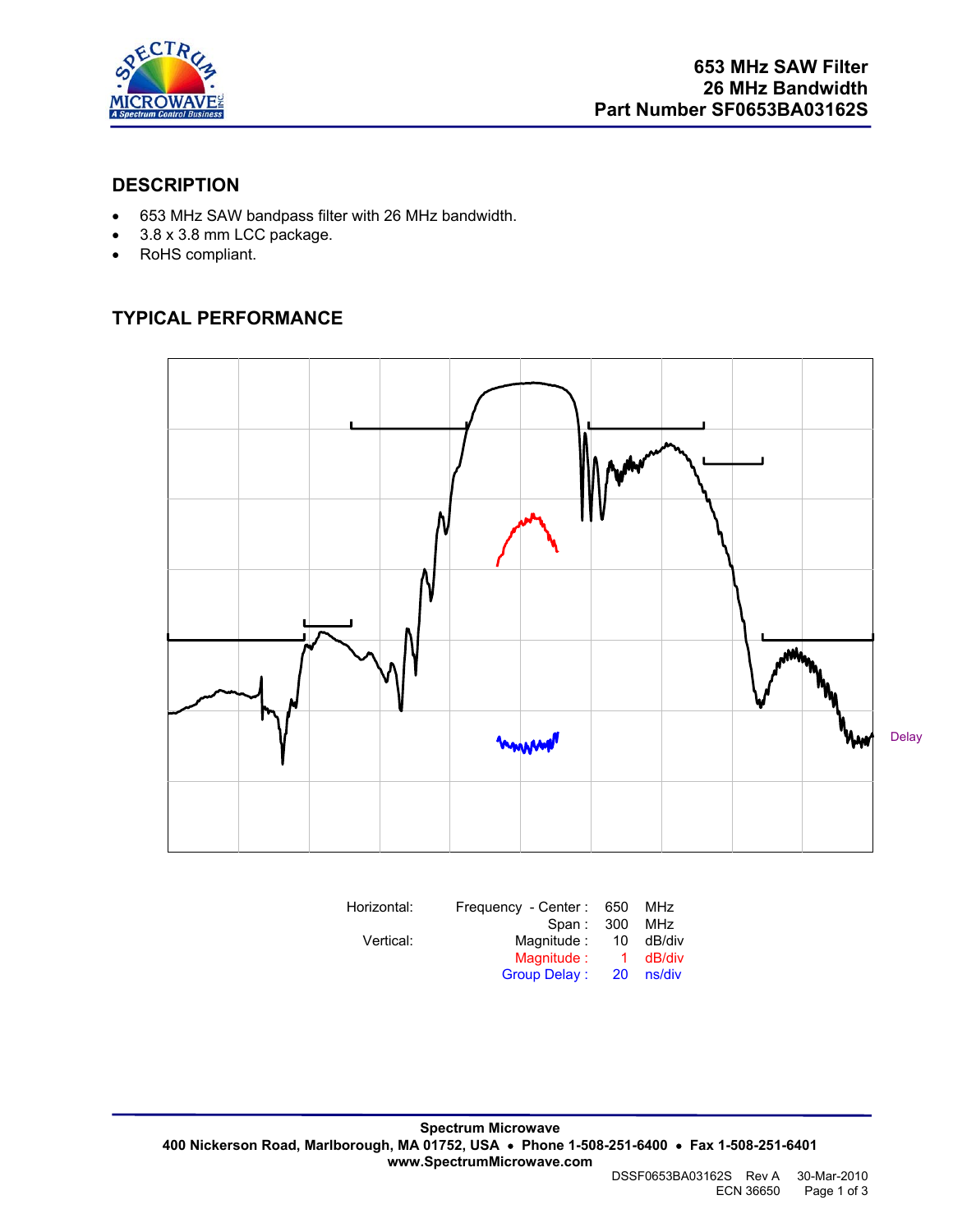

#### **SPECIFICATION**

| <b>Parameter</b>                                      | <b>Min</b> | <b>Typ</b> | <b>Max</b> | <b>Units</b>    |
|-------------------------------------------------------|------------|------------|------------|-----------------|
| Nominal Center Frequency F <sub>c</sub>               |            | 653        |            | <b>MHz</b>      |
| Passband                                              | 640        |            | 688        | <b>MHz</b>      |
| Maximum Insertion Loss over the Passband              |            | 4.2        | 4.5        | dB              |
| <b>Absolute Delay</b>                                 |            | 35         |            | ns              |
| Rejection (0.3 to 558 MHz) <sup>1</sup>               | 40         | 41         |            | dB              |
| Rejection (558 to 578 MHz)                            | 38         | 39         |            | dB              |
| Rejection (578 to 627 MHz)                            | 10         | 10.5       |            | dB              |
| Rejection (679 to 728 MHz)                            | 10         | 12         |            | dB              |
| Rejection (728 to 753 MHz)                            | 15         | 18         |            | dB              |
| Rejection (753 to 953 MHz)                            | 40         | 41         |            | dB              |
| Rejection (953 to 1103 MHz) <sup>1</sup>              | 40         | 42         |            | dB              |
| Amplitude Variation over the Passband                 |            | 0.8        | 1.5        | $dB$ p-p        |
| Group Delay Ripple in Passband                        |            | 10         | 100        | ns p-p          |
| Source/Load Impedance                                 |            | 50         |            | ohms            |
| Temperature Coefficient of Frequency, Tc <sup>2</sup> |            | -70        |            | ppm/°C          |
| Ambient Temperature (Tref)                            |            | 23         |            | $\rm ^{\circ}C$ |

Notes: 1. Absolute level

2. Typical shift of filter frequency response with temperature is  $\Delta f = (T-T_{ref})^*Tc^*Fc$ .

# **MAXIMUM RATINGS**

| <b>Parameter</b>            |     | wax | Units. |
|-----------------------------|-----|-----|--------|
| Storage Temperature Range   | -45 | 85  | $\sim$ |
| Operating Temperature Range | -20 | 55  | $\sim$ |
| Input Power Level           | -   |     | dBm    |

# **MATCHING CIRCUIT**



Notes:

- 50 ohm single ended operation.
- Matching components are not required.